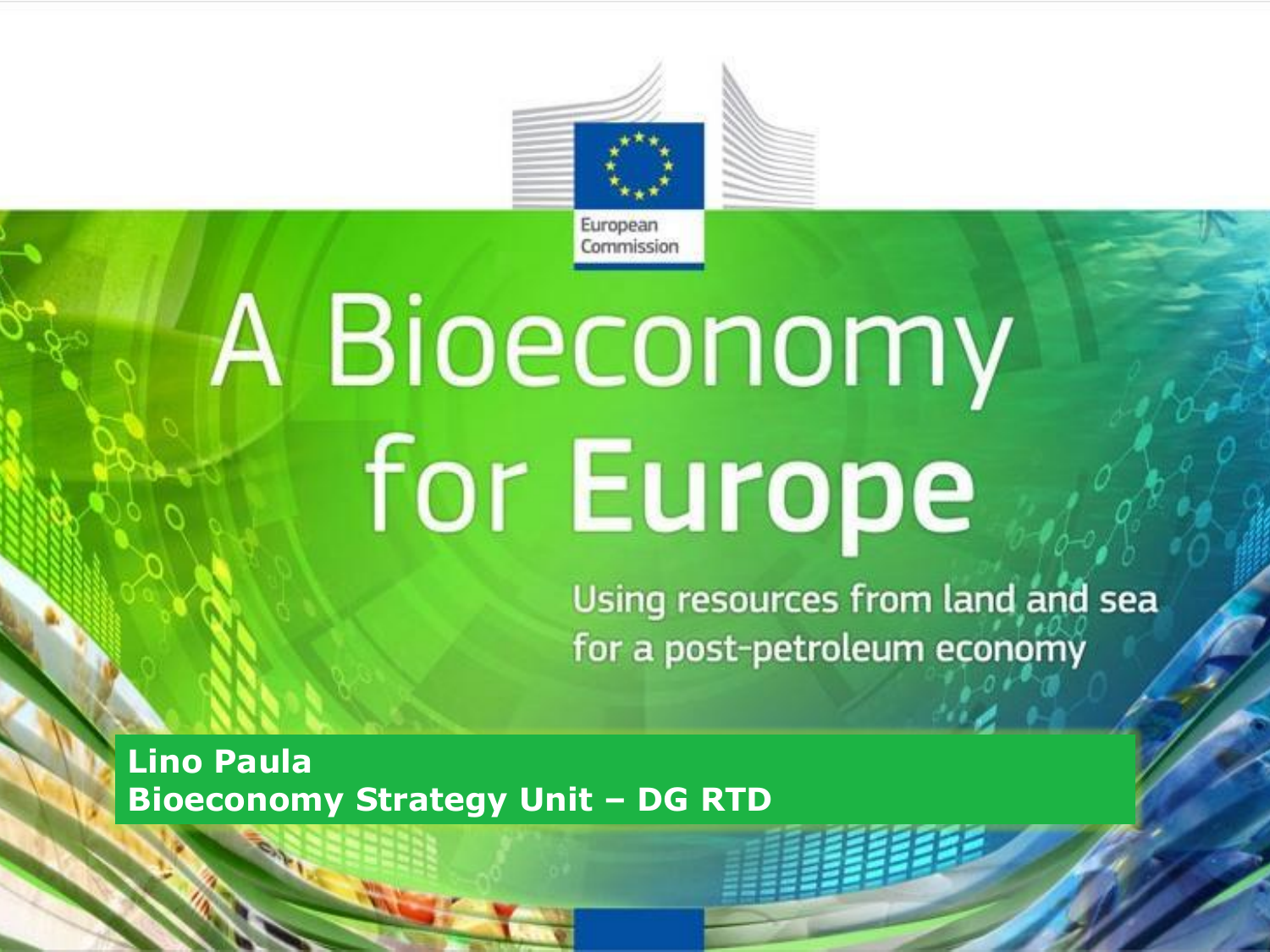

• " The Bioeconomy encompasses those parts of the economy that use **renewable biological resources** from land and sea to produce food, bio materials, bio -energy and bio -products."

• *EU bioeconomy strategy, 2012*

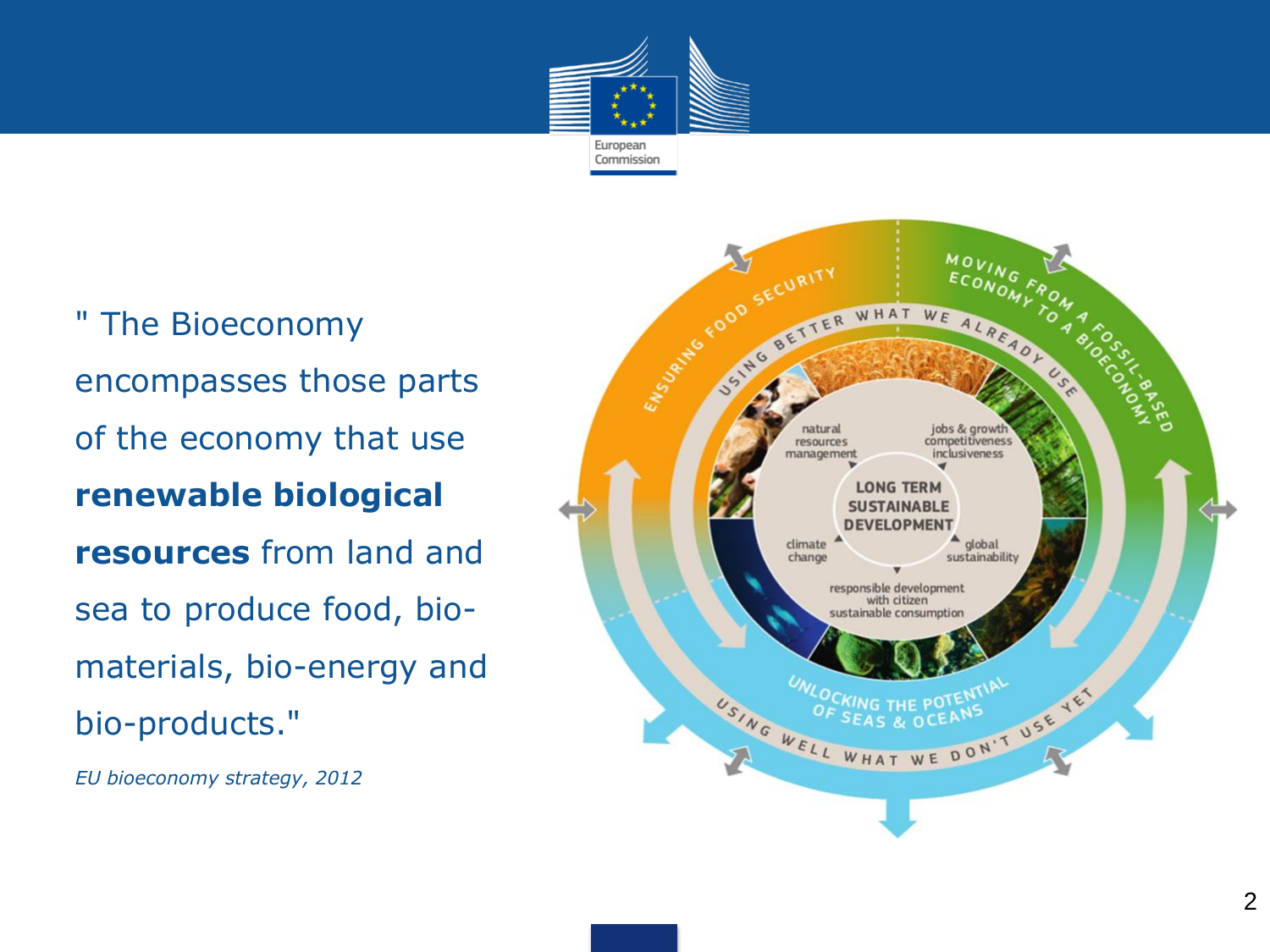

### **EU Bioeconomy Strategy & Action Plan**

#### **Investment in R&I**

- **Horizon 2020 (€3,8b SC2)**
- Increase multidisciplinary & cross-sectoral R&I
- ESIF Smart **Specialisation**
- EFSI

**Policy interaction & stakeholder engagement**



**Enhancement of markets & competitiveness in bioeconomy**



- EU Policy coherence
- Development of regional and national bioeconomy strategies
- Bioeconomy Panel
- Bioeconomy Observatory
- **International** cooperation
- **Sustainable** intensification of primary production
- **Expansion of new** markets
- Increase EU competitiveness
- **BBI JU**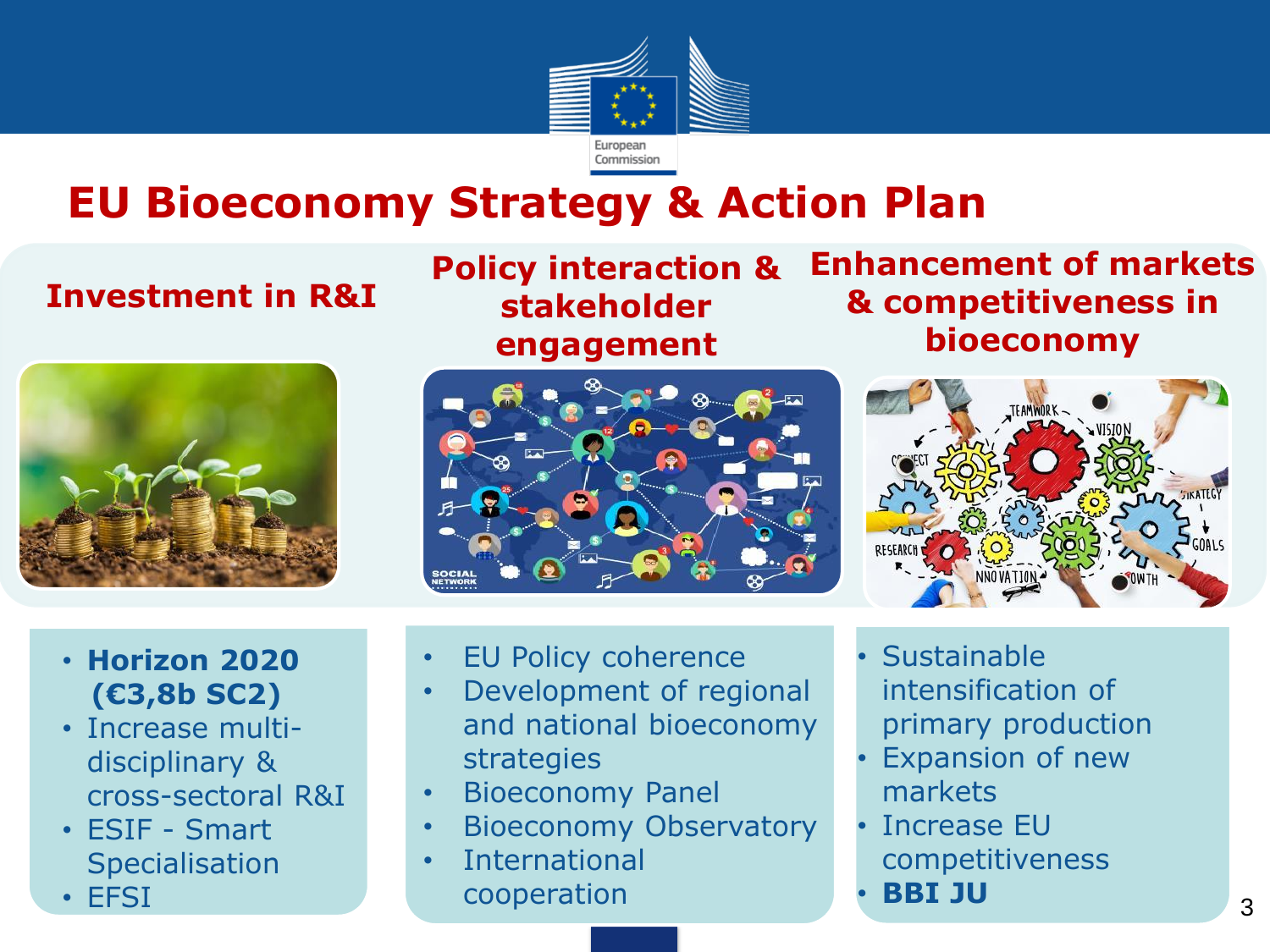

### • *Mandate:*

• *Circular Economy action plan 2015:* 

**"the Commission will examine the contribution of its 2012 Bioeconomy Strategy to the circular economy and consider updating it if necessary".**

• *Conclusions of ENV council June 2016:*

**"assess the contribution of bioeconomy to circular economy and update the bioeconomy strategy accordingly".**

- *Accelerating Clean Energy Innovation 2016:* **"The corresponding role of the bioeconomy will be considered in the upcoming review of the bioeconomy Strategy and its possible update".**
- *November 2016 meeting with RTD Commissioner:* **Staff Working Document in 2017, and assess need for an updated strategy focusing on the contribution of the Bioeconomy to the Circular Economy**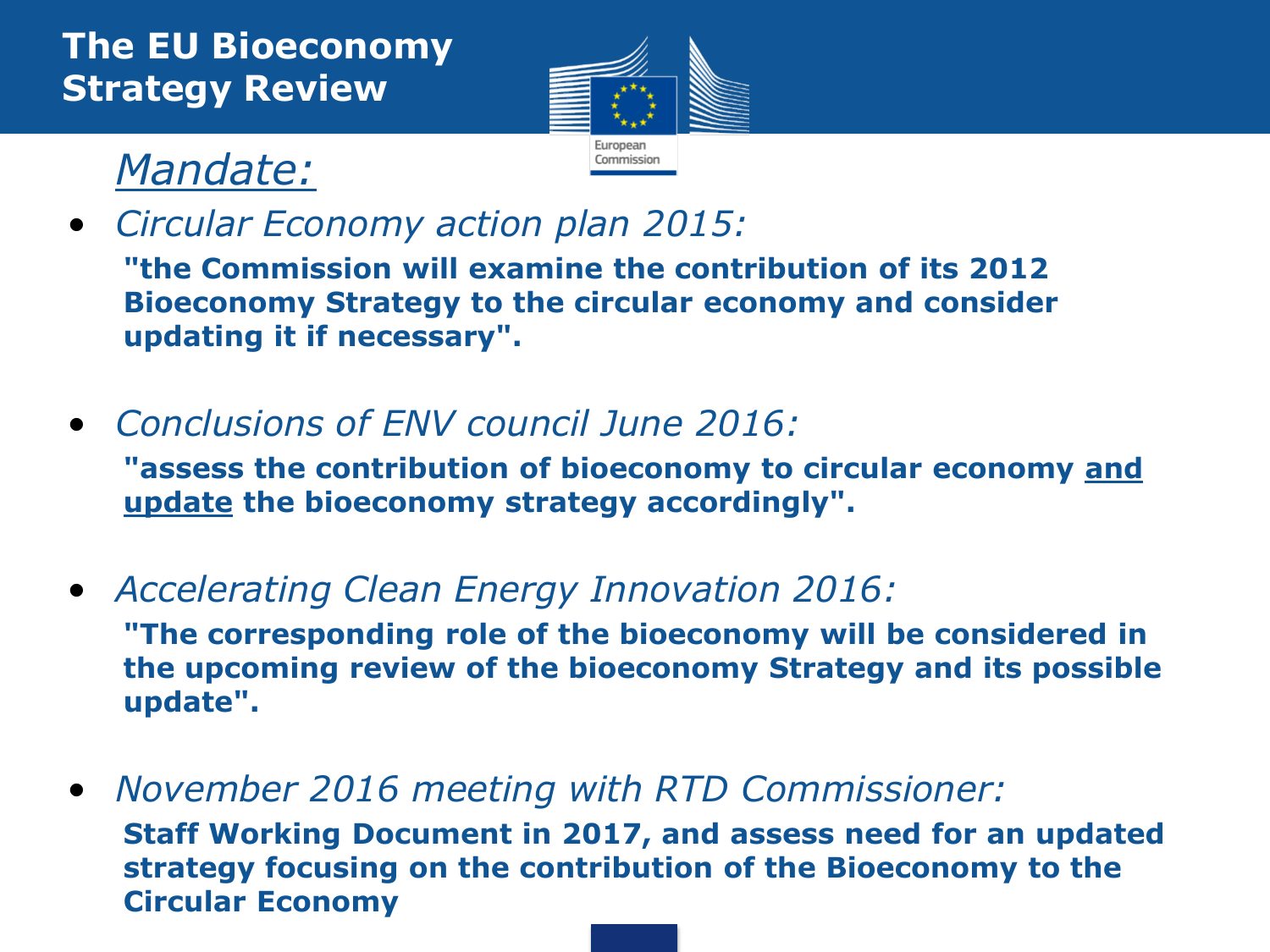



**BioE** 

**(JRC+SCAR)** 

*…and the Committee of the Regions plans to issue an Opinion on Bioeconomy in May 2017*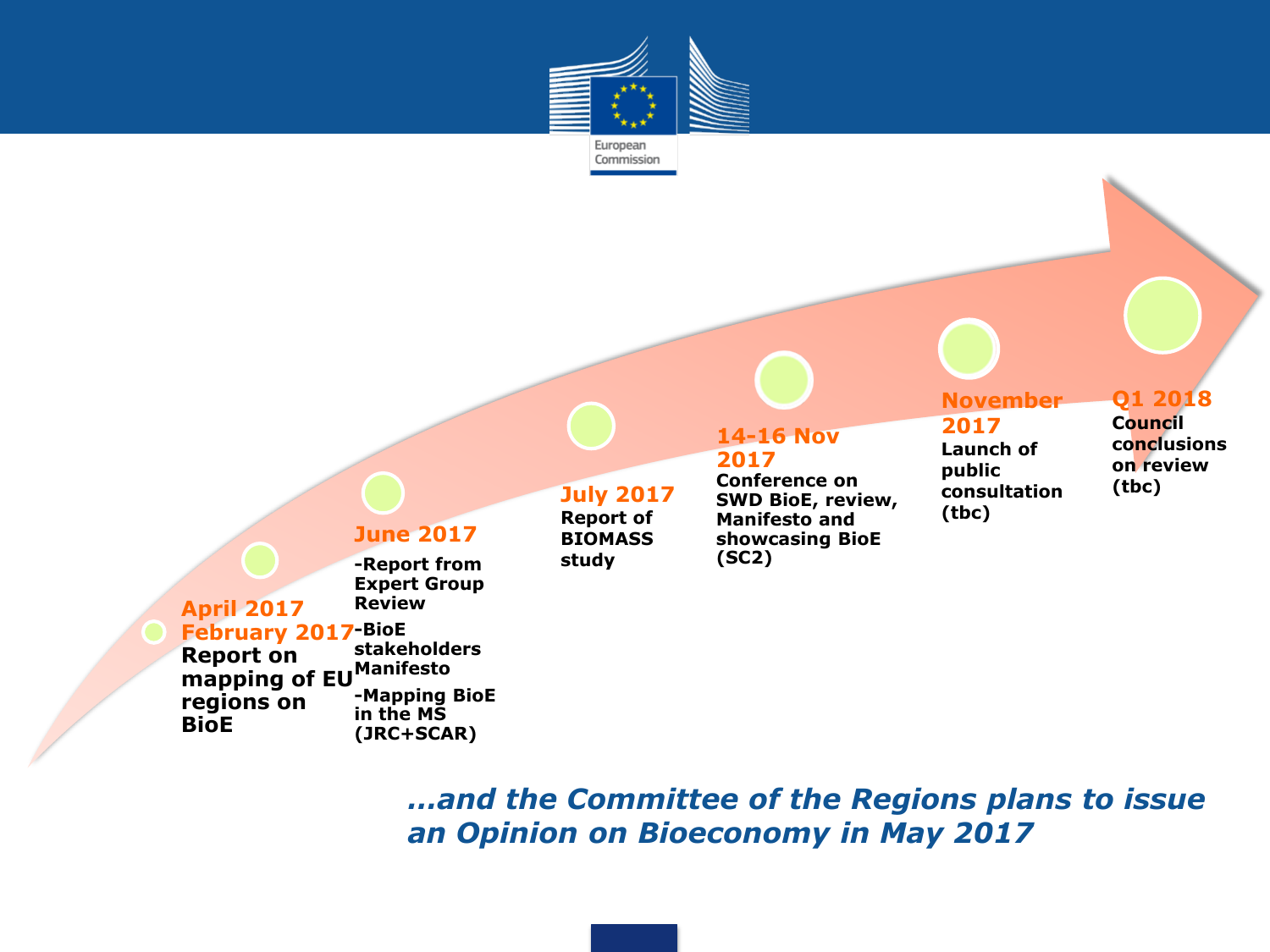

### **STAKEHOLDER DIALOGUE:**

## **BIOECONOMY STAKEHOLDERS PANEL**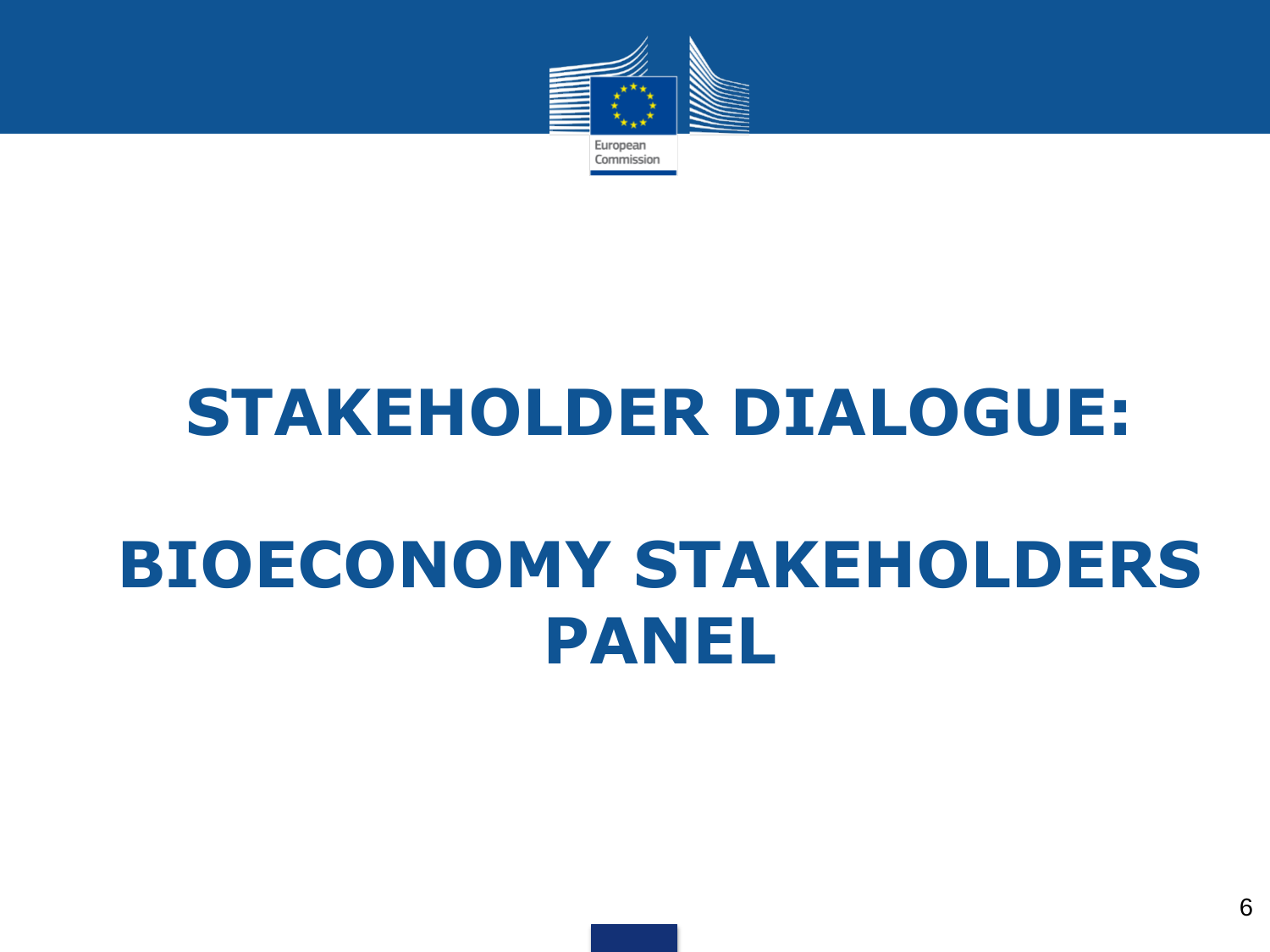



- Elaborate on the building blocks for a Bioeconomy Stakeholder manifesto as agreed at the 4th Bioeconomy Stakeholders conference, April 2016, Utrecht.
- Concrete actions to be initiated in 2017, with active participation and ownership by panel members – and well beyond.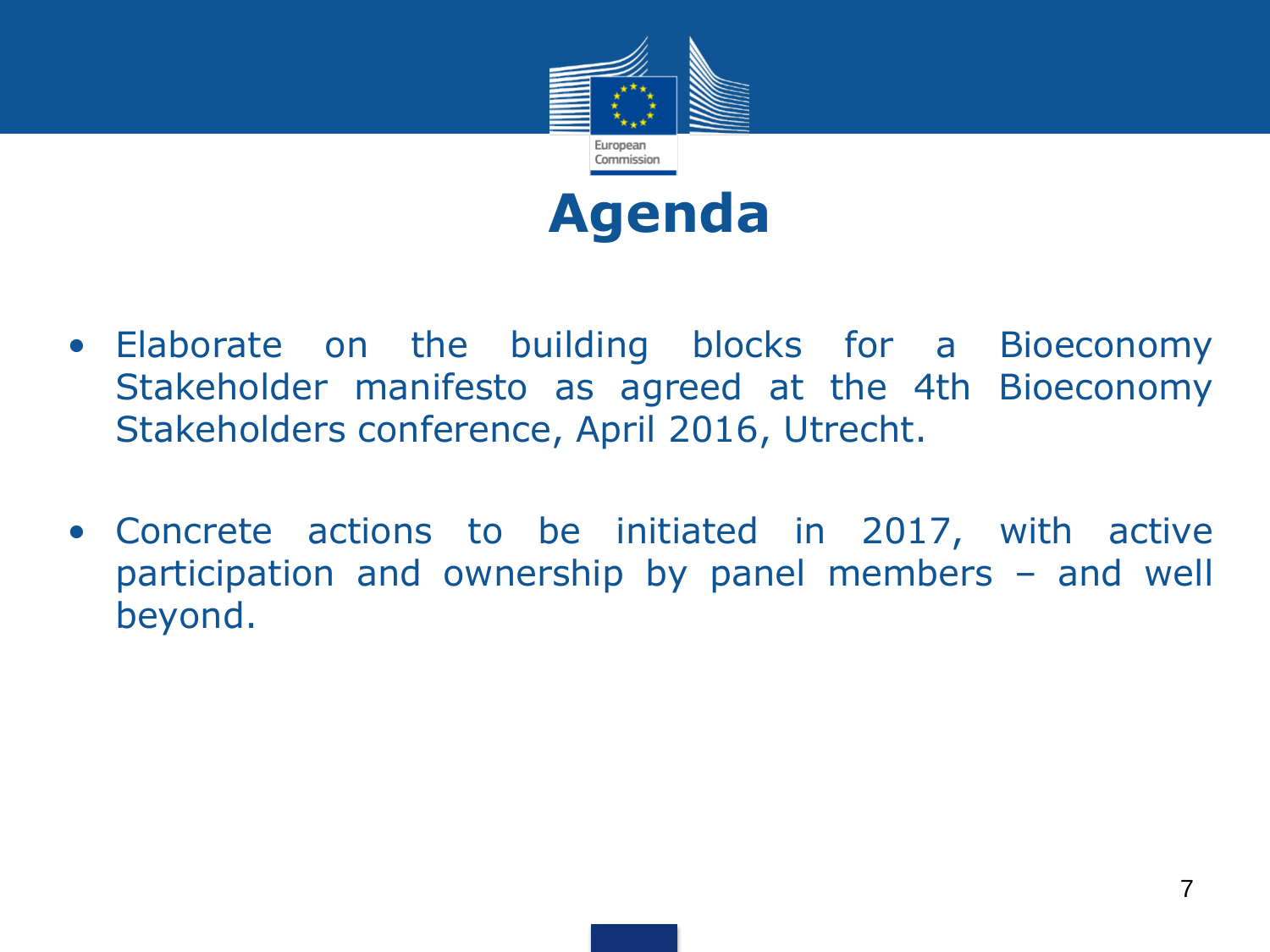

### **Building blocks Manifesto**

*Dutch Presidency 2016:*

- series of life or telephone interviews with stakeholders active in the bioeconomy
- Two stakeholder meetings in Brussels in February and March 2016
- Email consultation with questions about agrees and disagrees on a broad range of topics with the broader stakeholder community
- Series of discussions and breakout groups discussing the content of the building blocks document at the Utrecht conference April 2016
- Recirculation of the document to conference attendees after Utrecht to collect and process further input
- Handing over of the resulting document to the Bioeconomy *panel at their meeting on 17 June*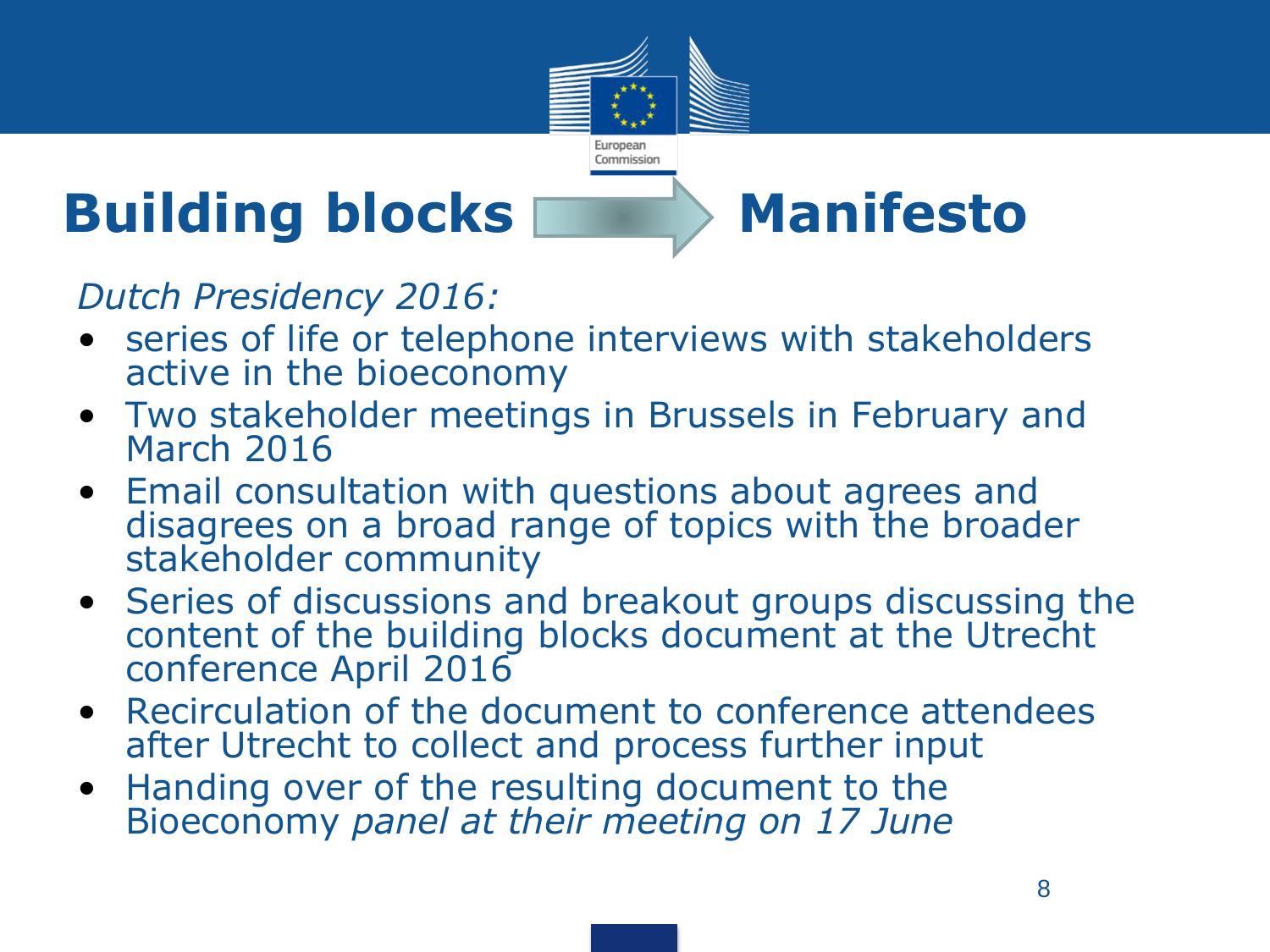

*Panel:*

- Panel discussion on approach towards finalisation at September Panel meeting
- Recirculation of Utrecht building blocks document
- Collection of final input to manifesto
- Assembly of editorial team
- 1st meeting editorial team: 15/12/16, work ongoing
- Finalisation of document by June/July 2017